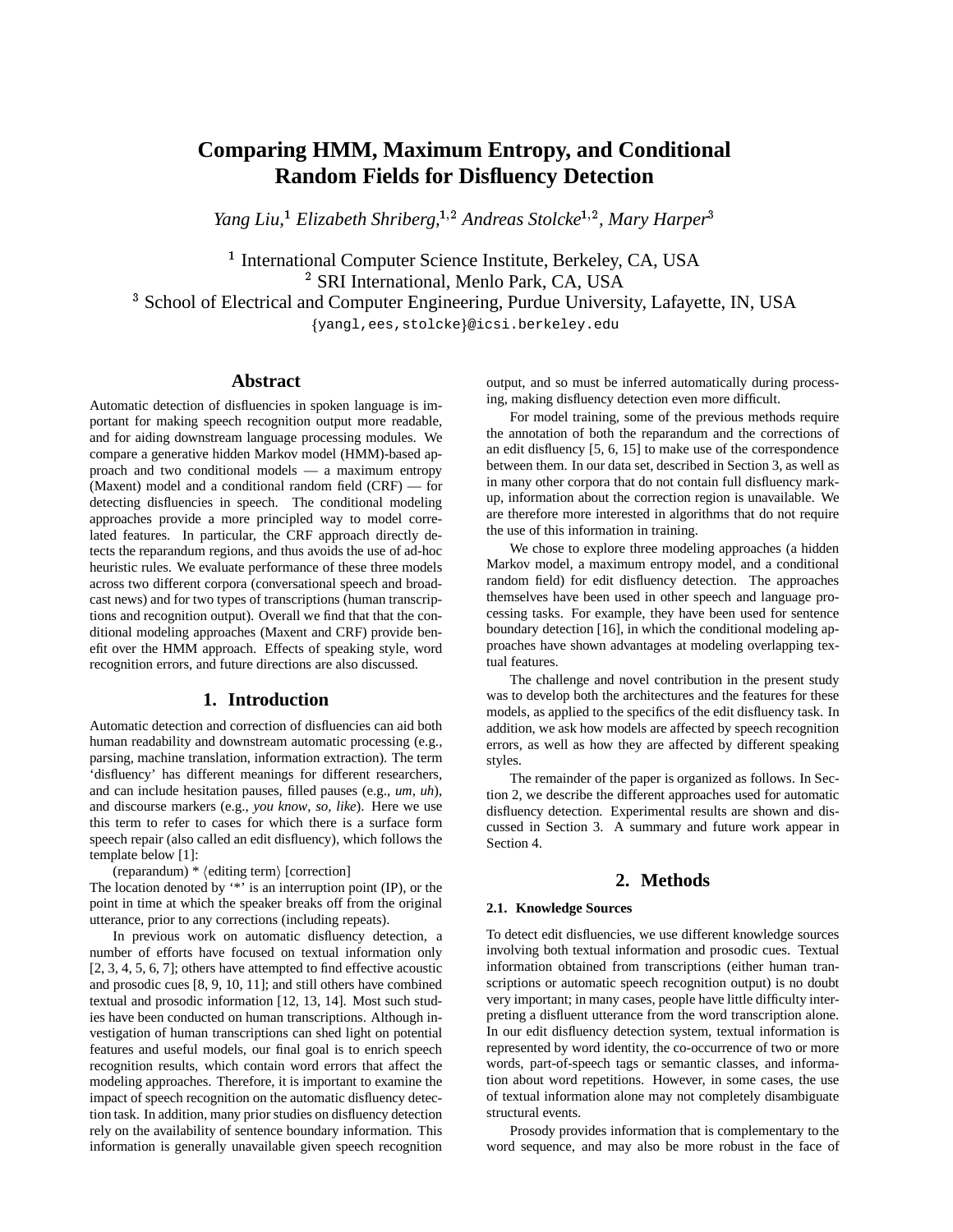

Figure 1: Edit word detection using HMM for IP detection.

word errors in speech recognition output. Past research results suggest that speakers use prosody to impose structure on both spontaneous and read speech. The prosodic features we use are associated with interword boundaries and can be automatically extracted from the word and phonetic alignments of the word sequence. We compute prosodic features including duration, fundamental frequency (F0), energy, and pause [17]. A decision tree classifier is used as the prosody model that generates the posterior probability of an event given the prosodic features at an interword boundary for all classifier frameworks.

#### **2.2. Modeling Approaches**

#### *2.2.1. Hidden Markov Model (HMM)*

Since speakers are still fluent at the starting point of an edit disfluency, it is not likely that there are acoustic or lexical cues at that location. Cues are often present, however, at the point at which the speaker interrupts his or her speech. Therefore, our HMM first uses prosodic and lexical features to detect the IP and then uses knowledge-based rules to locate the corresponding reparandum onset for the hypothesized IPs. Figure 1 shows the diagram for the HMM-based approach.

The top left box in Figure 1, shown with a dashed line, represents a two-way classification model for IP detection. In this HMM framework for IP detection, the transition probabilities are modeled by an N-gram language model (LM) of the word/tag sequences. Additional prosodic features are modeled as observation likelihoods attached to the N-gram states of the HMM [16]. We use a decision tree prosody model that is trained from the downsampled training set because of the highly imbalanced distribution of IP and nonIP events. The most likely event at each location is then found using forward-backward decoding.

A word-based N-gram LM can learn only certain frequently occurring disfluencies from the training data and tends not to generalize well to other related disfluencies involving different words. To address this issue, we have expanded the word-based LM to account for repetitions [12]. The "knowledge rules" box in Figure 1 applies heuristic knowledge to determine the extent of the reparandum in a disfluency after the IP is detected. Linguistic studies suggest that people tend to start from the beginning of a constituent in repetitions or revisions (e.g., repeating the function words). For example, a revision disfluency may be "*a red a blue car*". If the IP is correctly hypothesized at the interword boundary, that is "*a red*  $\langle IP \rangle$  *a blue car*", then we can go backward to find whether the same word as the word after the IP ("*a*" in this example) has occurred before the IP and thus determine the potential onset of an edit disfluency.

#### *2.2.2. Maximum Entropy (Maxent)*

The second approach we used is a Maxent classifier for IP detection. A Maxent classifier estimates the posterior probabilities directly, compared to the generative modeling approach of the HMM. Such a model takes the exponential form

$$
P(E_i|W_i, F_i) = \frac{1}{Z(W_i, F_i)} e^{\sum_k \lambda_k g_k(E_i, W_i, F_i)} \qquad (1)
$$

where  $Z$  is a normalization term and  $i$  is the index for the word boundary location. The indicator functions  $g_k(E_i, W_i, F_i)$  correspond to features defined over events, words, and prosody. The parameters in Maxent are chosen to maximize the conditional likelihood  $\prod_i P(E_i|W_i, F_i)$  over the training data, and thus better match the classification accuracy metric.

In the Maxent approach, we first apply a classifier with the following classes: SU (meaning a sentence boundary), IP, or NULL. Then, similarly to the HMM, heuristic rules are used to determine the onset of the reparandum. Note that the classes are different from those used in the HMM IP detection module, which involves a two-way classification task, since we observed in previous experiments that using two classes outperforms using three target classes in the HMM. However, for the conditional Maxent approach, we expect that the model may be better at jointly modeling SUs and IPs and learning how to distinguish between them. For example, if "*that is great. that is great*" has occurred in the training set, then the model will learn that these are two SUs, rather than an edit disfluency, even though the word sequence is repeated. In the repetition detection module in the HMM, we need to predefine some cue words that should be SUs and so would not be considered edit disfluencies (such as "*uhhuh uhhuh*"). The probabilistic Maxent model, on the other hand, is able to learn these kinds of cue words from the training set and thus model them more elegantly.

The features used in the Maxent model for the SU/IP/NULL detection task are as follows:

- All the textual features and prosodic information used for SU detection, such as N-grams of words and various tags for the words. Details can be found in [16].
- Repetition information. At each word boundary, this feature represents whether there is a repeated word sequence (as many as three words) that ends at that point, with optional filler words allowed starting from that point.
- Fragment information. This feature represents whether a word is a fragment. Only in the reference transcription condition can this feature be triggered. In the speech recognition output condition, no word fragment information is available.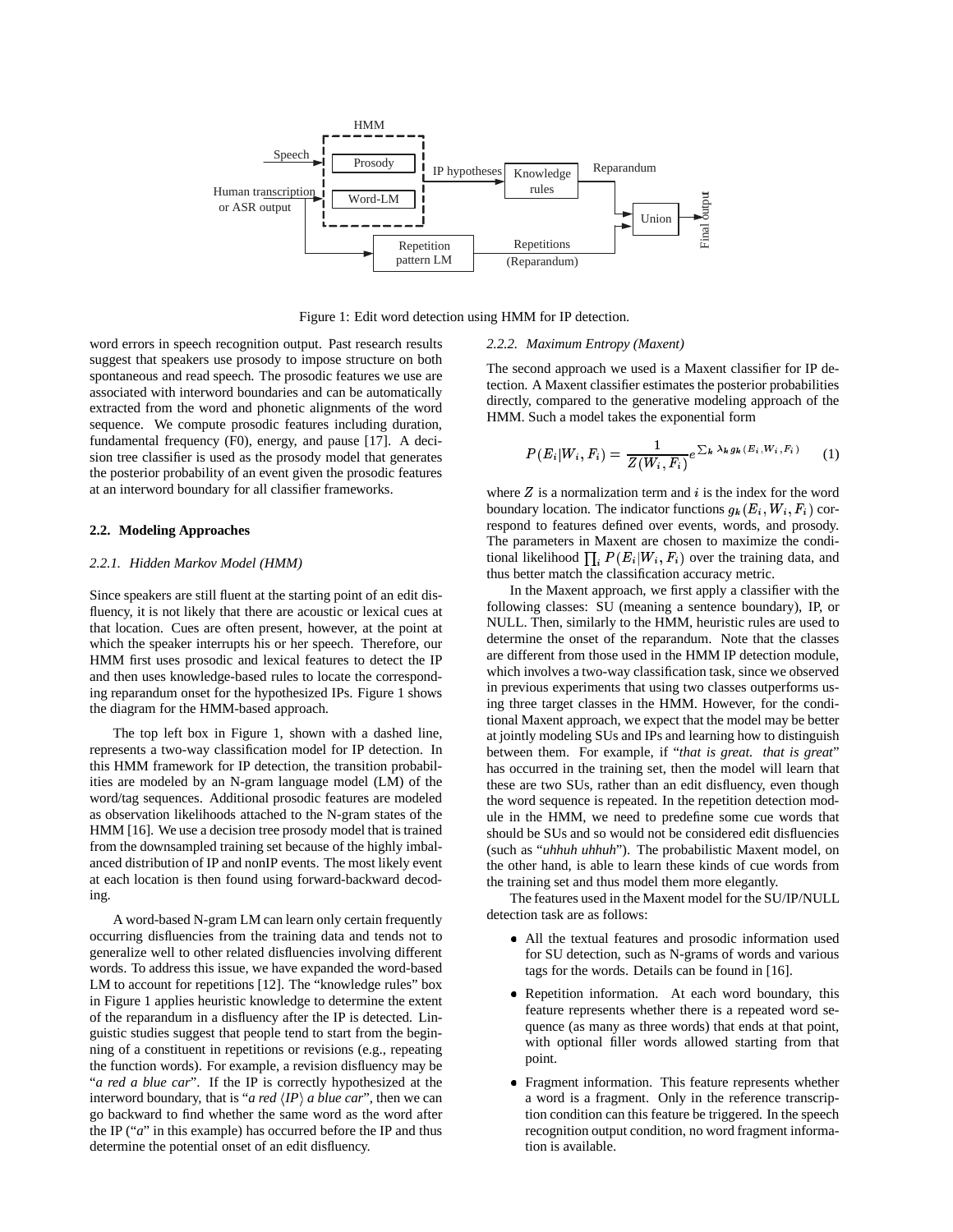- Filler words. This feature represents whether there is a predefined filler phrase after a word boundary given a list of cue words.
- Prosody model posterior probabilities. This is obtained from the same prosody model as used in the HMM IP detection module. The posterior probabilities are discretized by cumulative binning [16].

#### *2.2.3. Conditional Random Fields (CRF)*

A CRF is a random field that is conditioned on an observation sequence [18]. It is essentially a Maxent model over the entire sequence. It differs from the Maxent above in that it models the sequence information, whereas the Maxent model makes a decision for each state independently of the other states.

The CRF approach we have designed for edit word detection finds the entire region of the reparandum, similarly to the named entity recognition task [19]. Each word has an associated tag, representing whether or not it is an edit word. The classes used in the CRF edit word detection approach are: the beginning of an edit (B-E); inside of an edit (I-E); each of which has a possible IP associated with it (B-E+IP or I-E+IP), and outside of an edit (O), resulting in five states. The following is an example of a transcription excerpt together with class tags used for the CRF edit word detection model:

|  |                              |  |  | I I work uh i'm an analyst |
|--|------------------------------|--|--|----------------------------|
|  | $B-E+IP I-E I-E+IP O O O$    |  |  |                            |
|  |                              |  |  |                            |
|  | and it got it got real rough |  |  |                            |
|  | 0 B-E I-E+IP 0 0 0           |  |  |                            |
|  |                              |  |  |                            |

Note that IPs are included in the target class when using the CRF for edit detection in order to identify the internal IPs inside complex edit disfluencies.<sup>1</sup> For example, "*I I work*" in the above example is the reparandum in a complex edit disfluency, with an internal IP after the first " *I*".

Features used in the CRF method are the N-grams of words and their part-of-speech tags, speaker turn change, and all the features used by the Maxent IP detection model that are not used for SU detection. Note that we used fewer features<sup>2</sup> in the CRF approach than in the Maxent model considering that CRF training is computationally expensive.

# **3. Experiments**

#### **3.1. Experimental Setup**

We used the data from the most recent RT-04F NIST evaluation [20] for the DARPA EARS program. The data has been annotated by LDC according to guidelines [1] with information about the reparandum of an edit disfluency, along with sentence boundaries (called "SUs") and filler words. Evaluation is conducted using two different corpora: conversational telephone speech (CTS) and broadcast news speech (BN). The speaking styles in these two corpora is very different. The average length of sentences is much shorter in CTS. Disfluencies are more frequent in CTS than in BN. We evaluated using either human transcriptions (REF) or speech recognition output (STT).

Table 1: Data description for CTS and BN used in the RT-04 NIST evaluation, including data size (number of words), the word error rate of the recognizer, and the percentage of the edit words.

|                   | <b>BN</b> | <b>CTS</b> |
|-------------------|-----------|------------|
| Training          | 353k      | 484k       |
| Test              | 45k       | 35k        |
| STT WER(%)        | 11.7      | 14.9       |
| Edit word $(\% )$ | 18        | 7.5        |

Table 2: Results (NIST error rate in %) for edit word and IP detection, using the HMM, Maxent, and CRF approaches on the reference and recognition output conditions of CTS data.

| <b>CTS</b> |            |            |            |            |  |  |
|------------|------------|------------|------------|------------|--|--|
| Approaches |            | Edit word  | Edit IP    |            |  |  |
|            | <b>REF</b> | <b>STT</b> | <b>REF</b> | <b>STT</b> |  |  |
| <b>HMM</b> | 54.33      | 85.32      | 33.21      | 73.66      |  |  |
| Maxent     | 55.89      | 87.86      | 34.11      | 73.72      |  |  |
| CRF        | 50.07      | 80.41      | 34.80      | 72.61      |  |  |

In both cases, we extracted prosodic features from speech. Table 1 shows the data size, the word error rate (WER) of the recognizer in the test set, and the frequency of edit disfluencies in the two corpora.

Performance is measured based on the number of the incorrectly identified words per reference edit word or IP in the NIST scoring tool [20]. Note the performance metric is measured as per reference edit word; hence the denominator is generally small, making the error rate look high in some cases. When recognition output words are used, they usually do not align perfectly with those in the reference transcriptions. In this case, an alignment that minimizes the WER is used. After alignment, the hypothesized edits are mapped to the reference edits using the word alignment information, and then unmatched edits are counted.

#### **3.2. Results and Discussion**

Table 2 shows the results for the different models on both edit word and IP detection using the CTS corpus. For the reference condition, the CRF is better at finding edit words, but slightly poorer at IP detection compared with the HMM or Maxent methods. This ties into how the models are trained: the HMM and Maxent are trained to detect IPs, but the heuristic rules used may not find the correct onset for the reparandum; the CRF, on the other hand, is trained to jointly detect the edit words and IPs and thus may not be as well trained for IP detection. However, on the STT condition, we observe that the CRF approach outperforms both the Maxent and HMM methods for both the edit word and edit IP tasks, suggesting that the CRF degrades less for the edit IP detection task as a result of word errors. This probably occurs because edit word and IP detection are mutually beneficial. The poorer performance of the Maxent model compared with the HMM could be attributed to the use of discretized posterior probabilities from the prosody model, which reduces the impact of prosodic information.

Table 3 shows the results for BN edit word and IP detection, using the HMM and the Maxent approaches. A CRF was not used for the BN data because disfluencies are rare in BN,

<sup>1</sup>For simple edit disfluencies, the end of an edit disfluency signals an IP.

<sup>2</sup>We preserve the features that we expect are more relevant to the edit disfluency detection task. Some features used in the Maxent model were originally designed for the SU detection task [16].